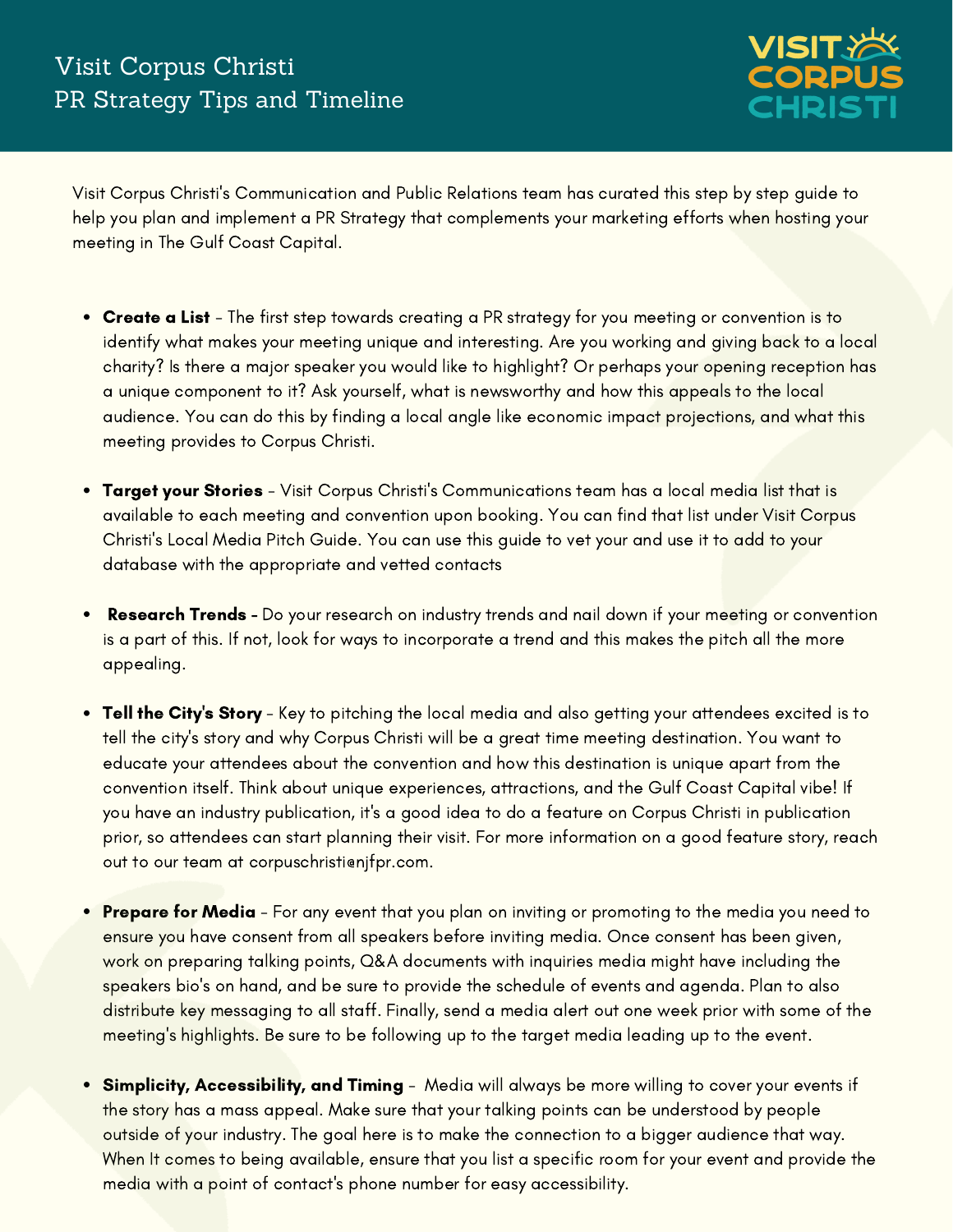### Visit Corpus Christi PR Strategy Tips and Timeline



### Proposed Timeline

- Upon Booking- Prepare the PR Timeline and Strategy
	- o Narrow down your event's list of unique components and request the local media list from Visit Corpus Christi.
- **TBD- Host City Announcement** 
	- Use blogs/copy, video, and photo from Visit Corpus Christi to show off the host city on social media, your website, or other forms of publications and e-announcements/e-blasts.
- **TBD- Registration Announcement** 
	- <sup>o</sup> Include insight about Corpus Christi in registration materials and promotions.
- **Ongoing-** Major Announcements
	- <sup>o</sup> Keep all target media up to date regarding major conference events, speakers, and anything else that might be "press worthy."
- One Month Out- Feature Corpus Christi in your industry publication (if applicable)  $\bullet$ 
	- Reel in your attendees and give them a glimpse of the coast! Show off the destination as a premire meeting destination with what they can expect to see, do, and experience in The Gulf coast Capital.
- 2-3 Weeks Out- Send press release or invitation to attend to target local media
	- o If tradeshow is public, this is something the local media will be inclined to share with it's audience
	- o If there is significant and large economic impact generated from this local business media will likely want to report on it.
- One Week Out-
	- $\circ$  Send media alert with event highlights
- During the Event
	- <sup>o</sup> Send updates daily to target media (key event highlights)
	- Consider holding a press conference if deemed appropriate
	- o Execute targeted follow up pitches and include event photos for post event coverage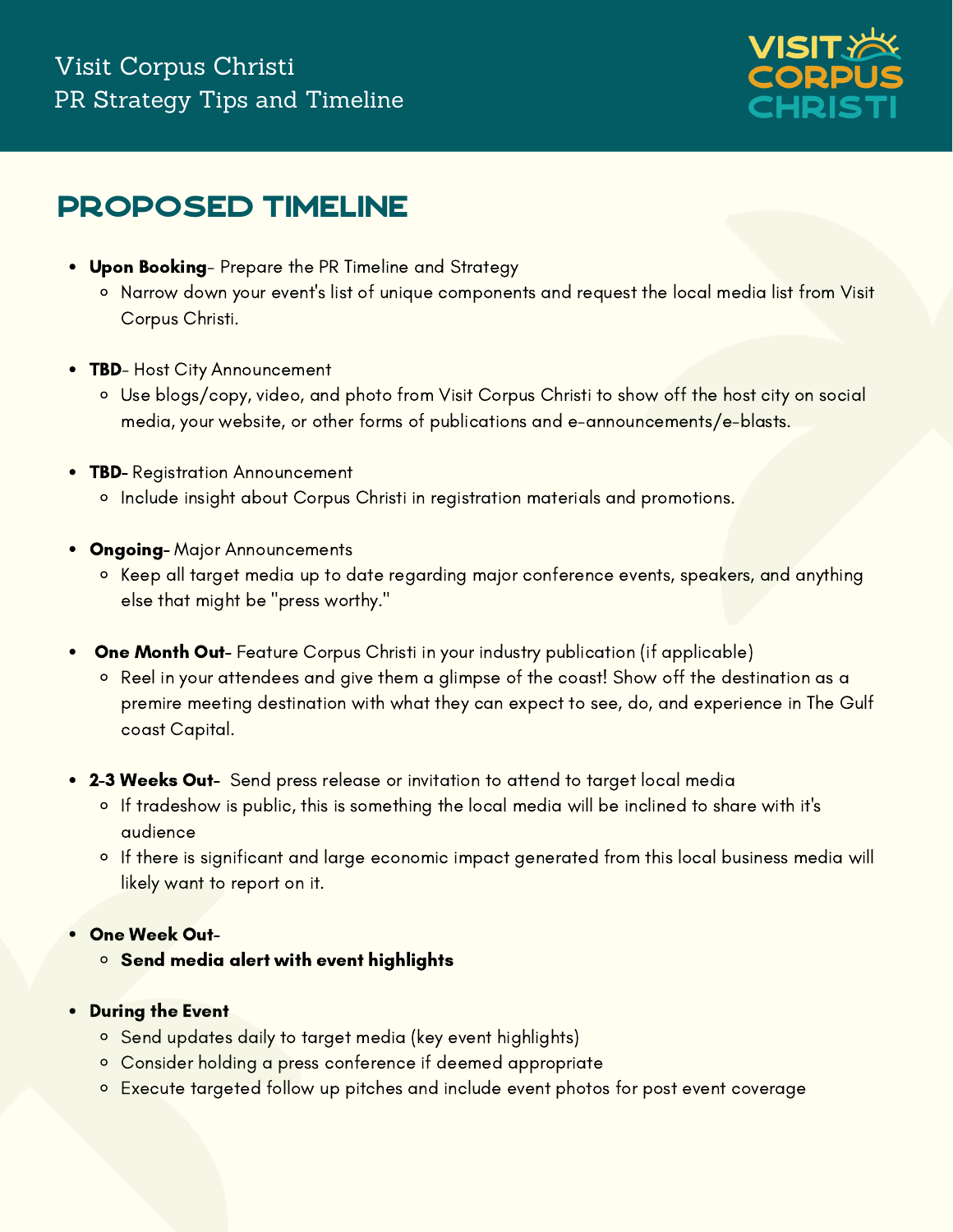

Once a strategy has been established it's time to create the media kit. These tools are necessary if you're looking to gain media coverage for your event.

## Press Releases Elements

- 1. Use the company letterhead to issue the press release.
- Write a short and attention grabbing headline. 2.
- Include the city and date in which the press release was written and released. 3.
- 4. The most important information goes at the beginning of your release.
- 5. Answer the who, what, when, where, why, and how to include in the first paragraph.
- 6. Include a quote from a company representative or someone who adds credibility to your release.
- Always include a contact for media to reach out for interview requests or additional information. 7.
- 8. Include a "Boilerplate." This is all information about your organization.
- Center three pound signs (###) at the bottom of the page to indicate the end of your release. 9.

\*Make sure to proofread your release twice, preferably by two or more people, before you distribute.

## Media Alert Elements

- Use the company letterhead to issue the press release. 1.
- Always include a contact for media to reach out for interview requests or additional information. 2.
- Write a short and attention grabbing headline. 3.
- 4. If there is a photo opportunity, mention that at the top of the alert.
- 5. Include a "Boilerplate." This is all information about your organization.
- 6.Use a block format for media alerts so media can scan through it easily and find the information they need.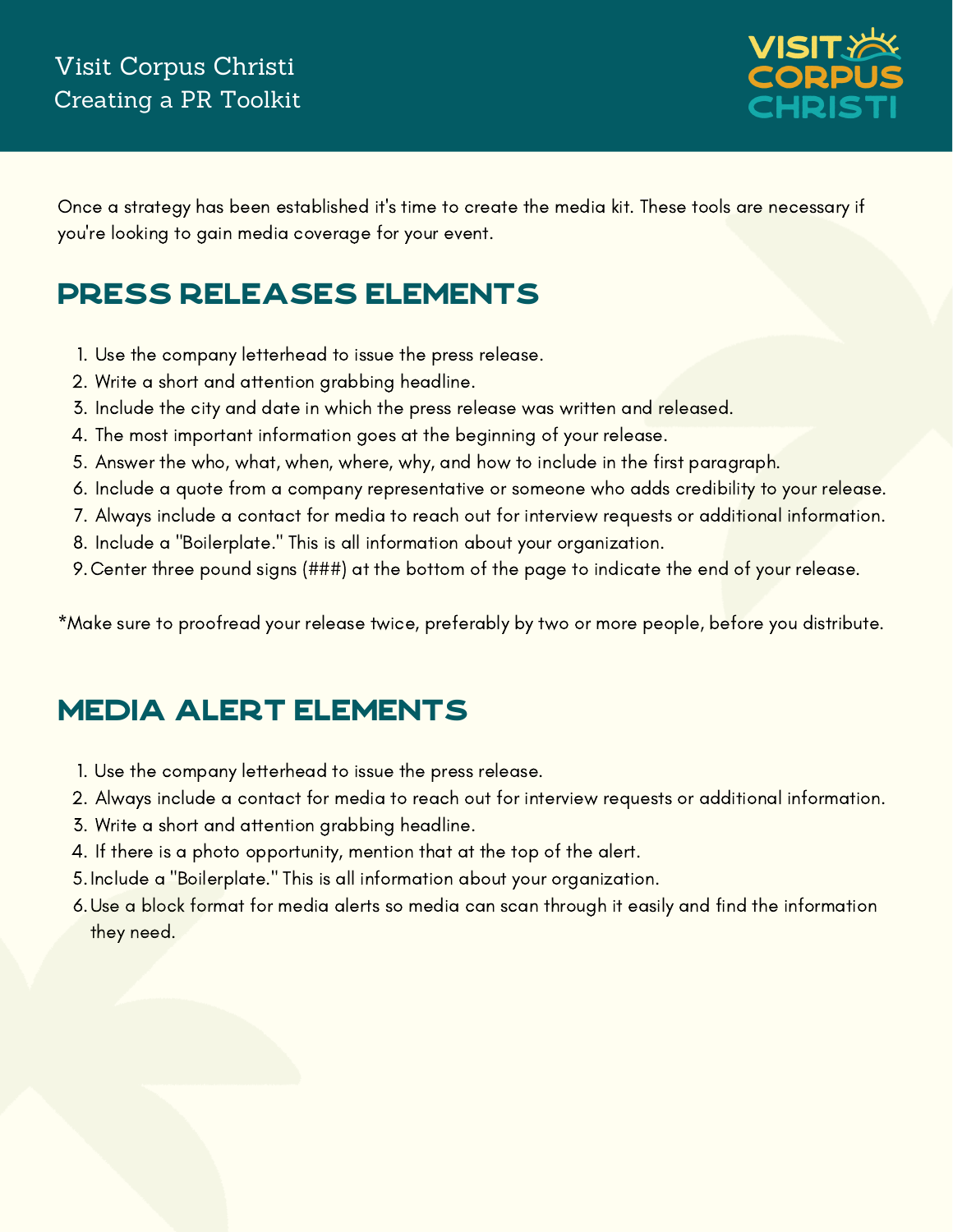

# Media Lists

Once both your press release and media alert are ready, it's essential to build out your media list. Your list should be composed of key contacts who would be interested in covering your story, this can also include anyone else who would benefit from receiving the information.

- Depending on your goals, you'll either want to create a spreadsheet yourself or use a company  $\bullet$ that creates media lists for you. A company is usually utilized when you're planning to send a release nationwide. Visit Corpus Christi provides a list of local media you can use. But, remember to vet the contacts to make sure they are relevant to your event. Please, do not send your release to all contacts on the list.
- When creating your list keep track of contact name, phone number, email address, and website.  $\bullet$ When vetting contacts you'll want to research what the contact writes or covers primarily and ask yourself " Is this pitch a good fit for their content?"
- Research the media's deadlines. In order to increase the chances of coverage you'll want to make a journalist or writer's job as easy as possible and this includes giving them the information in a timely manner. Otherwise, you may end up being blacklisted if you contact and catch them at a bad time.
- When pitching to publications, it's important to take into account their audience. Do your research  $\bullet$ and ensure it's a good fit for your strategic goals. If possible, watch, read, or listen to the various media outlets on your hit list before pitching to them. This also helps you communicate the story in an angle that most appeals to that outlet and their audience depending on your various goals.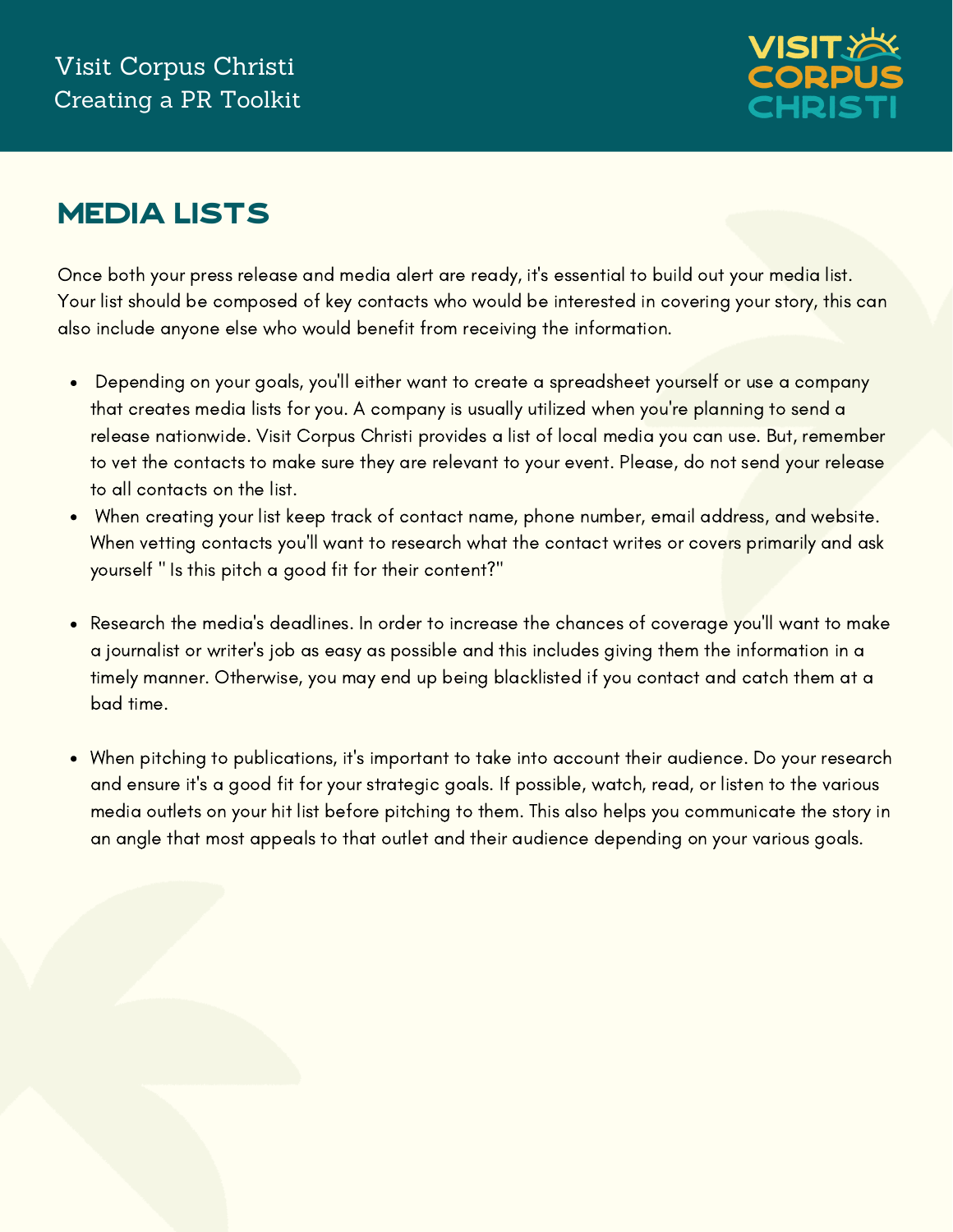

Now that your tool kit is completed and your media lists are set, it's time to begin the pitching. You'll want to ensure to tailore each pitch to the type of media outlet you are reach out to. Below you will find tips and tricks to maximize your efforts when it comes to your PR outreach. Additionally, you will also find media outlet details.

# **TV STATIONS**

#### **KRIS**

Address: 301 Artesian Street, Corpus Christi, TX 78401 Main Number: (361) 886-6100 News: (361) 884-6666 Email: newsroom@kristv.com

#### KIII

Address: 5002 South Padre Island Drive, Corpus Christi, TX 78411 Main Number: (361) 986-8300 News Room: (361) 986-8449 News Hotline: (361) 855-6397 Email: news@kiiitv.com

#### **KZTV**

Address: 301 Artesian Street, Corpus Christi, TX 78401 Main Number: (361) 883-7070 News: (361) 884-6666 Email: newsroom@kristv.com

### **NEWSPAPERS**

Corpus Christi Caller Times Address: 820 N. Lower Broadway St., Corpus Christi, TX 78401 Email: ctletters@caller.com

The Island Moon Address: 14646 Compass Drive, Suite 3, Corpus Christi, TX 78418 Email: editor@islandmoon.com